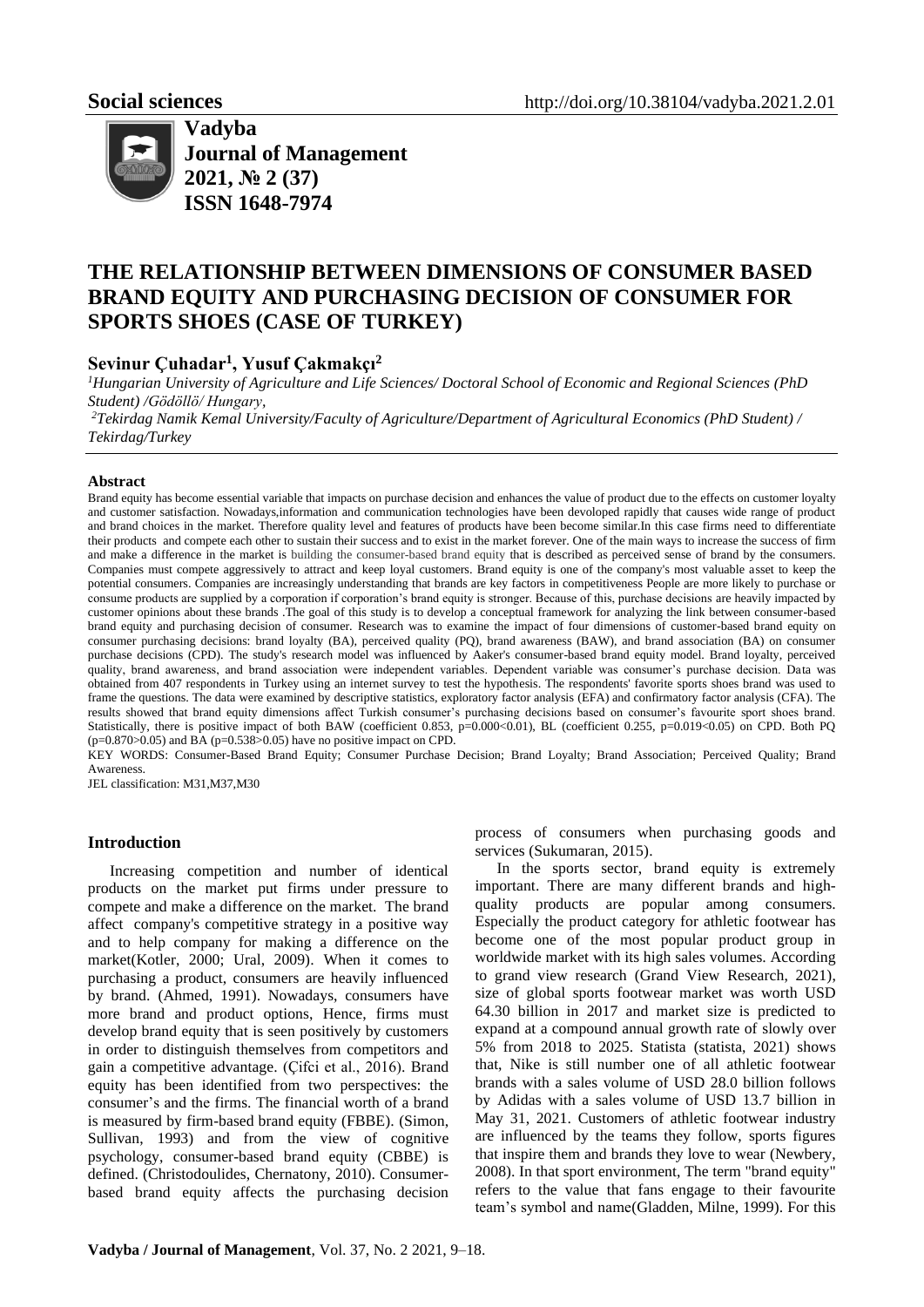reason, brand equity has a significant role in sportswear industry in order to help managers of this industry for obtaining competitive advantage and making strategic decisions (Simon, Sullivan, 1993).

This paper provides brief information about consumer based brand equity characteristics such as brand awareness, perceived quality, brand loyalty, and brand association have a relationship with consumer purchase decision based on favourite sport shoes brand in Turkey.

## **Literature Review**

## **Brand Equity**

Brand is a distinctive symbol and name such as logo, design of package of product and trademark, used by a single provider or a group of providers to specify their services and goods and to distinguish them from their competitors. A brand notify the consumers about product's source and preserves both producer and consumer from rivals who endeavour to produce identical products (Aaker, 1991). Consumers appreciate, choose and buy goods and services based on several features: from perceived image to overall quality, functional performance to raw materials and more. However brand and brand equity are the most important drivers for the decision process of consumers (Brunetti, Confente, Kaufmann, 2019). Clarifying relationship between consumers and brands generates phrase of brand equity in literature of marketing (Wood, 2000). Many research has been done on brand equity and several definitions for the concept itself have been created proposed (Leone, Rao, Luo, McAlister, Srivastava, 2006). According to Aaker, brand equity is group of brand assets and liabilities related to a brand, brand's symbol and name that increase to or decrease from the value ensured by service or a product to a firm or firms' customers. (Aaker, 1991). In addition to this, Keller defines brand equity as an added value to a product which accumulates past investment's results in the marketing activity for the brand. Briefly, brand equity is the bridge between future of brand and past of brand (Keller, 2013). Most of research and definition related to brand equity have been done based on consumer perspective (Leone et al., 2006). Christodoulides and Chernatony (2010), defines consumer based brand equity (CBBE )is a combination of customer knowledge, attitudes, beliefs, and behaviors when it comes to a brand's utility and ability to increase profits and volume.(Christodoulides, Chernatony, 2010). From the point of view of Vazquez, Del Rio and Iglesias , CBBE represents the sum of the symbolic and functional benefits that customers derive from using the brand. (Vázquez, del Rio, Iglesias, 2002). Specifically, the CBBE focuses on consumer psychology when it comes to brand choosing and identifies the sources of brand values. (Baker, Nancarrow, Tinson, 2005; Yoo, Donthu, 2001). Most of the studies based on CBBE have been developed on basis of two important frameworks: Keller's consumer-based brand equity model and Aaker's brand equity model. According to Keller, customer-based brand equity is described as brand knowledge has a distinct influence on consumer response to the brand's marketing. Keller's definition consists of three important concepts:

consumer's reaction to the marketing of the brand, brand knowledge and differential impact. Consumer reaction to the marketing of the brand that is described in terms of preferences, perceptions, behaviours are deriving from marketing mix activities. Comparison of brand-specific and non-brand-specific customer responses determines differential impact. Lastly, brand knowledge is described in terms of brand image and brand awareness according to the characteristics of brand association (Keller, 1993). According to Aaker's framework, four major components for concept of brand equity are brand awareness, perceived quality, brand loyalty and brand association. He claims that CBBE would be stronger if customers are aware of product's brand, loyal to it, and perceive high quality from the same product brand (Aaker, 1991).



**Fig. 1**: a: Aaker (1991), b: Keller (1993) Brand Equity Models

## **Brand Loyalty**

Consumer-based brand equity consists of four components: perceived quality, brand awareness, brand association, brand loyalty, Brand loyalty is one of the main elements in marketing which is important for measuring of link between consumer and brand (Aaker, 1991). Brand loyalty is defined as an engagement to favourite product and services that is continuously purchased and will be purchased in the future (Oliver, 1999). Brand loyalty reflects how consumers change the brand one to another while prices and features of product are changed (Aaker, 1991). Today, primary goal of firms is to create a consumer group that is loyal to their own brand and product. Nowadays, competition causes growth in number of new products and brands in market and today's marketing perspective accepts customer as an essential factor that causes increase in importance of loyalty. There are two components to brand loyalty that have been studied before: attitude and behavior. (Bandyopadhyay, Martell, 2007). Loyalty in the context of behavior is consumer's purchase frequency with a specific brand or company. Strong behavioural intention of consumers leads them to repurchase the brand (Kahn, Kalwani, Morrison, 1986). Attitudinal loyalty is described brand or seller's image in the consumer's mind (Dick, Basu, 1994). This attitudinal strength triggers consumer's emotional attachment to the brand (Chaudhuri, Holbrook, 2001). Studies show that brand loyalty concerns with the link between buyers and sellers, and that generates a sense of engagement between consumers and producers (Pedeliento, Andreini,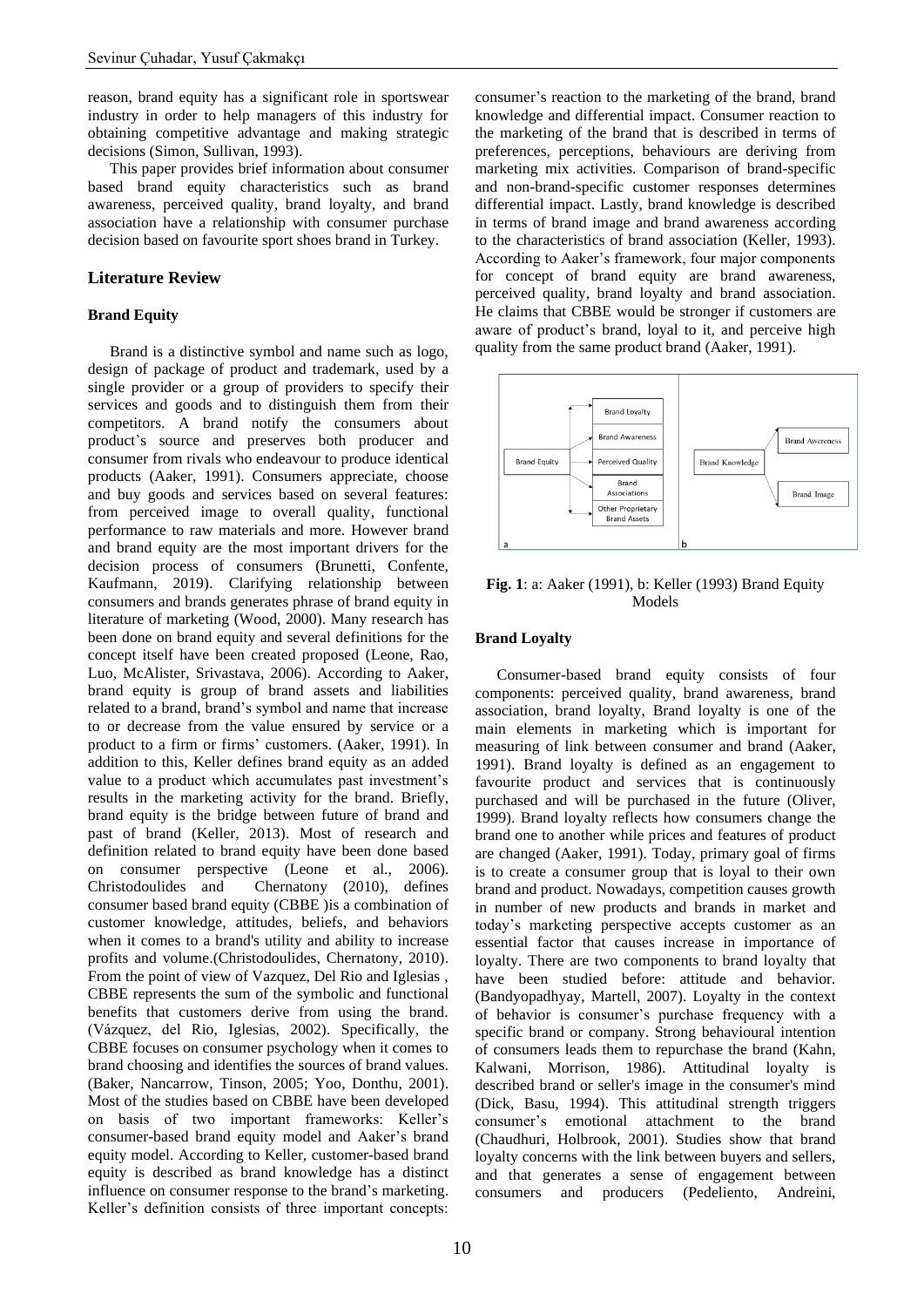Bergamaschi, Salo, 2016). Having a loyal customer base increases the value of a brand or company since they are less likely to move to a rival because of pricing. (Baalbaki, Guzmán, 2016).

## **Perceived Quality**

Perceived quality refers to a product's general opinion that it is superior. (Keller, 2013; Zeithaml, 1988). Perceived quality is not necessarily indicative of real quality, It is the consumer's subjective judgement of a product's superiority or perfection. (Avcılar, 2008). According to Aaker (1991), high perceived quality causes consumers to buy the brand constantly (Aaker, 1991). Once consumers trust the quality of a brand they prefer to buy that specific brand among all brands even the other brands have lower cost products (He, Wang, 2015). It is hard to make a rational judgement of the quality by the consumers. Therefore, consumers use characteristics of products such as physical characteristics; color, flavor, size, aroma, appearance. The attributes that are not the physical characteristics of the product; brand image, price, availability of production information, warranty, manufacturers image, advertising (Aaker, 1991; Bernués, Olaizola, Corcoran, 2003).

Perceived quality should not be confused with satisfaction and attitude. Consumer who has low performance expectations might satisfy with poor performance product. Likewise, a low-quality product generates positive attitude in the mind of customers due to the cheapness of product, while a high-quality, expensive product may not create the same positive attitude for another consumer(Aaker, 1996).

## **Brand Association**

Brand association is defined as everything that is associated with a brand in the mind (Aaker, 1991), such as, brand name (Zinkhan, Prenshaw, 1994), price and the amount of advertising used (Aaker, 1996), and product attributes (Yoo, Donthu, 2001). According to Keller "customer-based brand equity occurs when the consumer is aware of the brand and holds some favourable, strong, and unique brand associations in memory" (Keller, 1993). Brand connection may take many shapes and is a reflection of the product's overall quality. (Cheng‐Hsui Chen, 2001). Consumers use brand associations to process, arrange, and recall product information, which helps them to make purchasing decisions (Aaker, 1991). Associations affect consumer intentions, preferences, choices to purchase the brand and pay a premium price for it and they suggest the brand to others (Low, Lamb, 2000).

#### **Brand Awareness**

Ability of consumer to recognize that brand belongs to significant product group refers to brand awareness (Aaker, 1991). Awareness of a brand is comprised of two components: brand recognition and brand recall. As the name suggests, brand recognition is the buyer's ability to recognize a particular brand among others. Brand recall refers to a buyer's ability to remember a brand. Keller (1993), brand awareness is related to skill of consumers identify the brand under different conditions (Leone et al., 2006).

The importance of brand recognition in the purchase decision-making process cannot be overstated. The likelihood that a brand will be included in a consideration group grows with brand awareness. Even in the absence of any brand connections in customers' brains, brand awareness influences decisions regarding brands. There is a minimal degree of brand awareness required to make final judgments in low-involvement decision contexts. (Keller, 1998). For example, research has shown that there is simple decision rule that is embraced by consumers which is well established and familiar brands are bought by consumers (Jacoby, Szybillo, Busato-Schach, 1977).

#### **Purchase Decision**

It is the process through which customers make a choice about whether or not to acquire services and commodities that are available on the market. (Ansari, Ansari, Ghori, Kazi, 2019). According to Nugroho (2003), purchase decision is a combination process that integrates the attitude of knowledge to decide two or more alternative behaviours, and chooses one of them(Setiadi, Puspitasari, Ekawati, 2015).

Every consumer has five stages while they make purchasing decision: identification of the problem, collecting information, assessment of choices and make purchase decisions, post purchasing behaviour (Doostar, Akhlagh, Kazemi, 2012). A marketer must understand these stages in order to properly convince a consumer to purcase a brand of product and close the sale (Kotler, Armstrong, 2011).



## **Fig. 2**: Stage of the Purchase Decision Process Source: Kotler and Armstrong (2011)

The decision process starts with first stage that is called "Need Recognition". Needs emerge as biological needs or they may also emerge with a step ahead of basic needs by external influences such as advertising, hearing or seeing. Buyers recognize needs when confronted with a challenge. For example, if the buyer is hungry and in need of food, and the buyer realizes that hunger is a problem and that the need is to get a food, the buyer is in the state of buying (Kotler, Keller, 2012).

The second stage is called the "Information Search". Potential customers identify the need and make a purchasing decision and they start to search information about product. Buyer identifies alternatives after research (Durmaz, 2008). The person searches the information from his/her friends, family, web sites, advertisements, social media and using the product(Kotler, Kartajaya, Setiawan, 2017).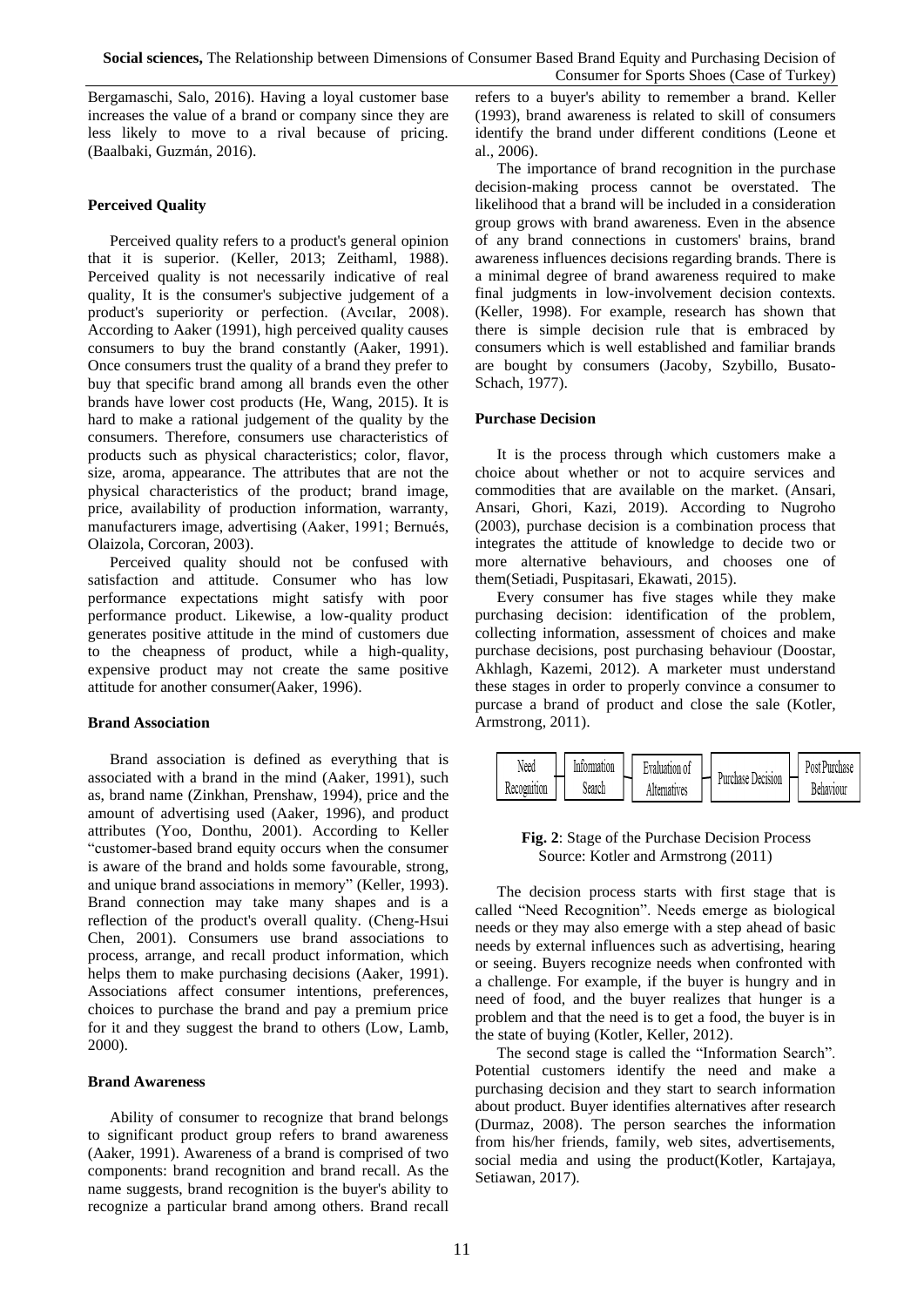At the third stage of decision-making, which is called "Alternatives Evaluation", a consumer ask her/himself those questions like: if she/he really needs that product or not?" Are there any other options out there? Is the original product that bad? Generally, the buyers prefer one of the most important key features of the product to make a final decision or using cut off method (e.g., brand, price, quality etc.) (Stankevich, Akhunjonov, Obrenovic, 2017).

The next step after the Alternatives Evaluation is the "Purchase Decision". The buyer makes a decision about product group that is most suitable among his/her alternatives. However, sometimes unexpected conditions may affect consumer's decisions in a negative way. Such as decline in income, unemployment etc. (Kılıç, Göksel, 2004).

Next and the last step is called "post purchase evaluation". At this stage, buyers have dilemma on whether or not to repurchase a product or buy other products. Then, once completed, it might not be exactly the same what they intended to purchase, and they question whether their decision was right (Yee, Yazdanifard, 2014).

Buyers make a purchase decision about the product if they know the brand. The more customers can remember the brand, the more they will purchase it (Keller, 1993). Consumer's purchase decision can be simplified by dimensions of brand equity as different wide range of brand groups in the market that provide product groups with similar features. Therefore, while customers make a purchasing decision about product, buying process might be little difficult for them but brand equity will be a tool that affect the purchasing decision process and help consumer to make a quick decision about the product (Gunawardane, 2015).

#### **Research Methodology**

#### **Data and Data Collection Method**

The data were gathered through an online survey conducted across Turkey between January and March 2021. The survey was divided into two sections. In the first section, participants' socio-demographic and economic variables were determined using questionnaires (gender, age, education etc.). The second section includes questions such as "favorite sport shoes brand" and 17 factors on a 5-point Likert scale (1: I strongly disagree, 5: I strongly agree).

The sample size was determined by the formula proposed by (Newbold, 1995) form a population whose main population is known.

## $n=(N \binom{*}{k} \Delta^2 *p^*q)/((N-1)*d^2+t^2*p^*q)$  (**formula 1**)

N: population (Turkey's total population= 83 million people), n: Number of samples, p: the occurrence rate of the event p, q: the non-occurrence rate of the event p, d: margin of error  $(0.075)$  for event p, t: significance level (1.96 for t table at 0.5). Based on the formula calculation (n=384.8 surveys were the minimum number that should be conducted).

A total of 481 individuals responded to the questionnaire. However, 74 of these responses were excluded because they were duplicates. And after removed the duplicated questionnaires, there were 407 remaining. Final analyses were performed on 407 questionnaires.

#### **Theoretical Framework and Analytical Method**

The questionnaire form, which was prepared using the "Google survey" was sent to consumers through social media platforms (Facebook, WhatsApp, and Instagram) across Turkey between January and March 2021. Feedback was received from 407 individuals from 51 cities. The distribution of participation by cities is given in **Fig.3**. In terms of provinces with the most participation, Izmir ranks top with 85 individuals, Istanbul ranks second with 45 individuals, and Ankara ranks third with 35 individuals. The fact that these provinces are the most populated provinces of Turkey increases the representative power of the sample for the main population.



**Fig. 3.** The cities covered by the survey are presented on a map (51 cities from 81)

Descriptive statistics and Exploratory Factor Analysis (EFA) were carried in the SPSS program. Structured Equation Model (SEM) and Confirmatory Factor CFA (Analysis of Moments Structures) analyses were performed using AMOS programme. The model of research has been provided (Fig. 4).



**Fig. 4.** The study models(Aaker, 1991).

The aim of using EFA in this study was to reduce dimensions. Moreover, to brings together observed variables (17 variables) under fewer factors that were meaningful and could be explained better. For this aim EFA analysis was applied to 17 variables. The purpose of using CFA analysis, which is a type of "Structured Equation Modelling (SEM)" in the study, was to test the validity and accuracy of EFA analysis. And "Kurtosis" and "Skewness" values were used to test whether the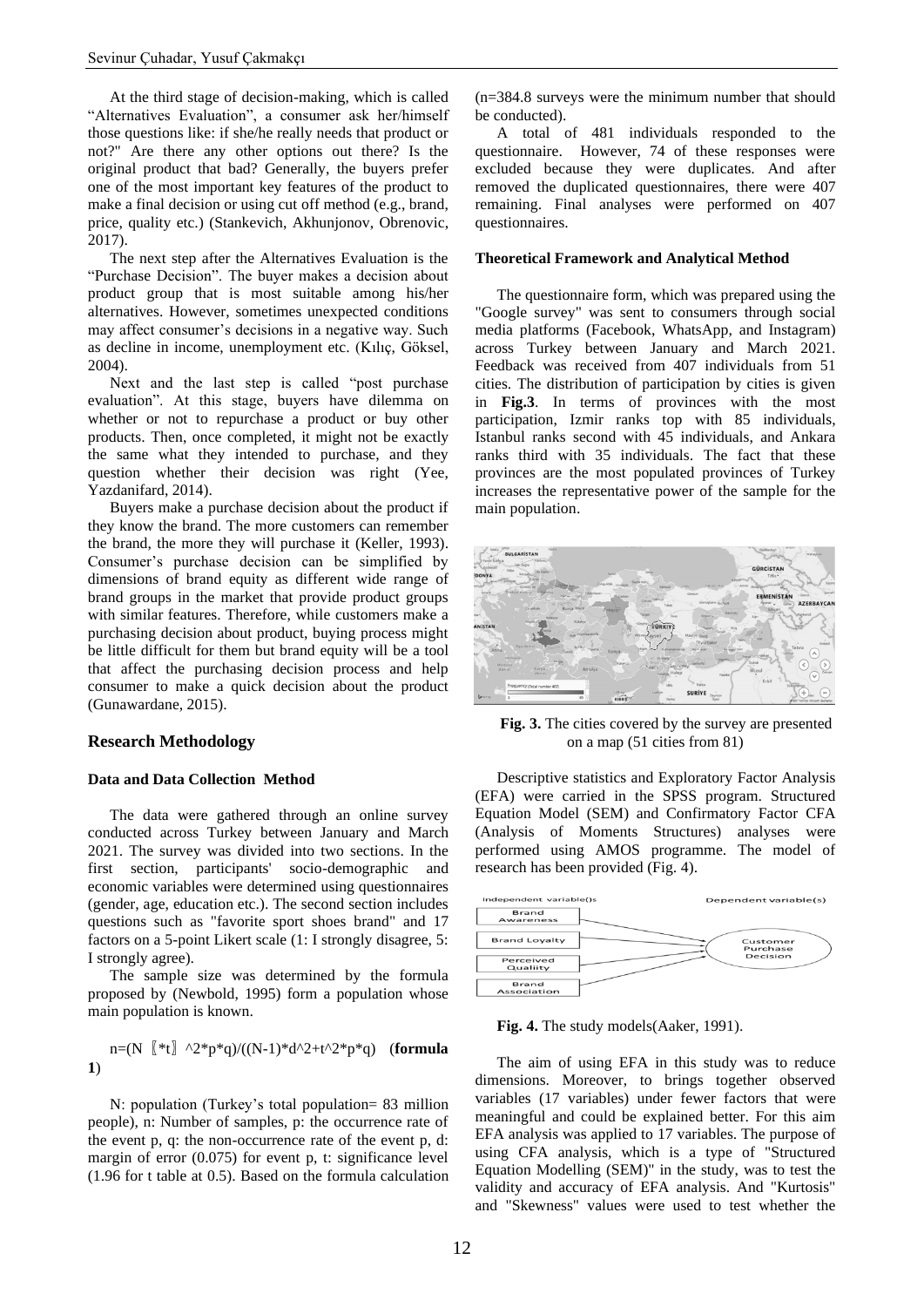variables showed multiple normal distributions(Muzaffar, 2016). "Goodness of fit" criteria were used to test the validity of the CFA (Alavi et al., 2020; Gatignon, 2010; Hooper, Coughlan, Mullen, 2008; Schermelleh Engel, Moosbrugger, Müller, 2003).

## **Exploratory Factor Analysis, Confirmatory Factor Analysis and Structured Equation Model**

Factor analysis, divided into two categories as Explanatory Factor Analysis (EFA) and Confirmatory Factor Analysis (CFA). The EFA is a factor analysis approach that is used to identify the relationship between variables as well as the number of components to keep. And a common name representing all the variables assembled under each factor was used to name each factor derived from the EFA analysis. On the other hand, CFA analysis is an analysis technique that enables to examination of whether the structure or model determined by scale development or exploratory factor analysis is confirmed or not (Seçer, 2015). In addition to, CFA is a form of analysis that converts group in new variables in a wide range of groups, preserving the relationship between the variables in each group to the highest degree and the link between the groups to the lowest degree (Shen, 2016). Cronbach's Alpha value was used to measure the scale reliability. References Crietrias for reliability of the scale are  $0 < x < 0.40$  "not reliable",  $0.40 < x < 0.60$  "low confidence",  $0.60 < x < 0.80$ "reliable",  $0.80 < x < 1$ , 00 is "highly reliable" (Allen, 2006).

SEM analysis is a statistical technique used to test models in which causal relationships and correlation relationships between observed variables and latent variables coexist. It is a multivariate method that combines analysis of variance, covariance, factor analysis, and multiple regression to predict dependency relationships (Dursun, Kocagöz, 2010; Tüfekçi, Kürşad, 2006). It starts with a predetermined hypothesis or a model. In this hypothesis or model, which variables will be related to which factor or which factors will be related to each other are determined and tested with the help of CFA (Stapleton, 1997). CFA is used to assess the overall

fit of the overall measuring model and to achieve the final estimations of the parameters of the measurement model. While it is occasionally done on the same sample as analysis of an exploratory component, it is preferable to perform confirmatory factor analysis on a new sample when it is possible to collect more data (Gatignon, 2010). The "Absolute fit indices (AFI)" value is used to test the validity of the model obtained as a result of CFA. AFI determines how well its previous model fits the sample data. This index indicates that the suggested model fits the data the best. It is the most fundamental indicator of how well the acquired data fits the suggested hypothesis. Unlike incremental fit indices, their computations are based on how well the model fits against a model using the Chi-Squared Test, rather than a comparison to a base model, RMSEA, GFI, AGFI, RMR, and SRMR (Hooper et al., 2008; Xia, Yang, 2019). The study employed the maximum probability (ML) technique. The ML estimator presupposes that the models are normal multivariates. In other words, the common distribution of variables is derived from a normal multivariate distribution (Schermelleh Engel et al., 2003).

## **Results and Discussion**

## **Descriptive statistics**

Table 1 showed the socio - economic and demographic characteristics of the respondents. According to descriptive statistics, 52.1 percent of respondents were "Female" and 47.9 percent were "Male." The respondents' average age was 36.6 years. More than 70% of those who involved were under the age of 40. Average monthly income was 3964.84 TL. Approximately 83% of the participants had at least a bachelor's degree or higher. The majority of the participants were students (27.5%), followed by private sector employees (22.9%).and public sector employees (19.9%), respectively. A small percentage of the participants were unemployed (3.7%), housewives (3.9%), workers (4.4%) and own business (4.4%).

|                  |           | ັ<br>$\overline{ }$ |                        |             |               |
|------------------|-----------|---------------------|------------------------|-------------|---------------|
| Gender           | ${\bf N}$ | $\frac{6}{6}$       | <b>Education</b>       | $\mathbf N$ | $\frac{0}{0}$ |
| Female           | 212       | 52.1                | Pre-high School        | 17          | 4,2           |
| Male             | 195       | 47.9                | <b>High School</b>     | 54          | 13,3          |
| <b>Total</b>     | 407       | 100.0               | <b>Bachelor Degree</b> | 264         | 64,9          |
| Age              |           |                     | Master Degree          | 52          | 12,8          |
| 23 and below     | 85        | 20.9                | PhD Degree             | 20          | 4,9           |
| 24-30            | 137       | 33.7                | Total                  | 407         | 100,0         |
| 31-39            | 64        | 15.7                | Occupation             |             |               |
| $40 - 50$        | 50        | 12.3                | Retired                | 54          | 13.3          |
| $51+$            | 71        | 17.4                | Housewife              | 16          | 3.9           |
| <b>Total</b>     | 407       | 100.0               | Worker                 | 18          | 4.4           |
|                  |           |                     |                        |             |               |
| <b>Income</b>    |           |                     | Unemployed             | 15          | 3.7           |
| 2000 TL and less | 105       | 25.8                | Own Business           | 18          | 4.4           |

**Table 1.** Social-Demographics and Economics Features of Participants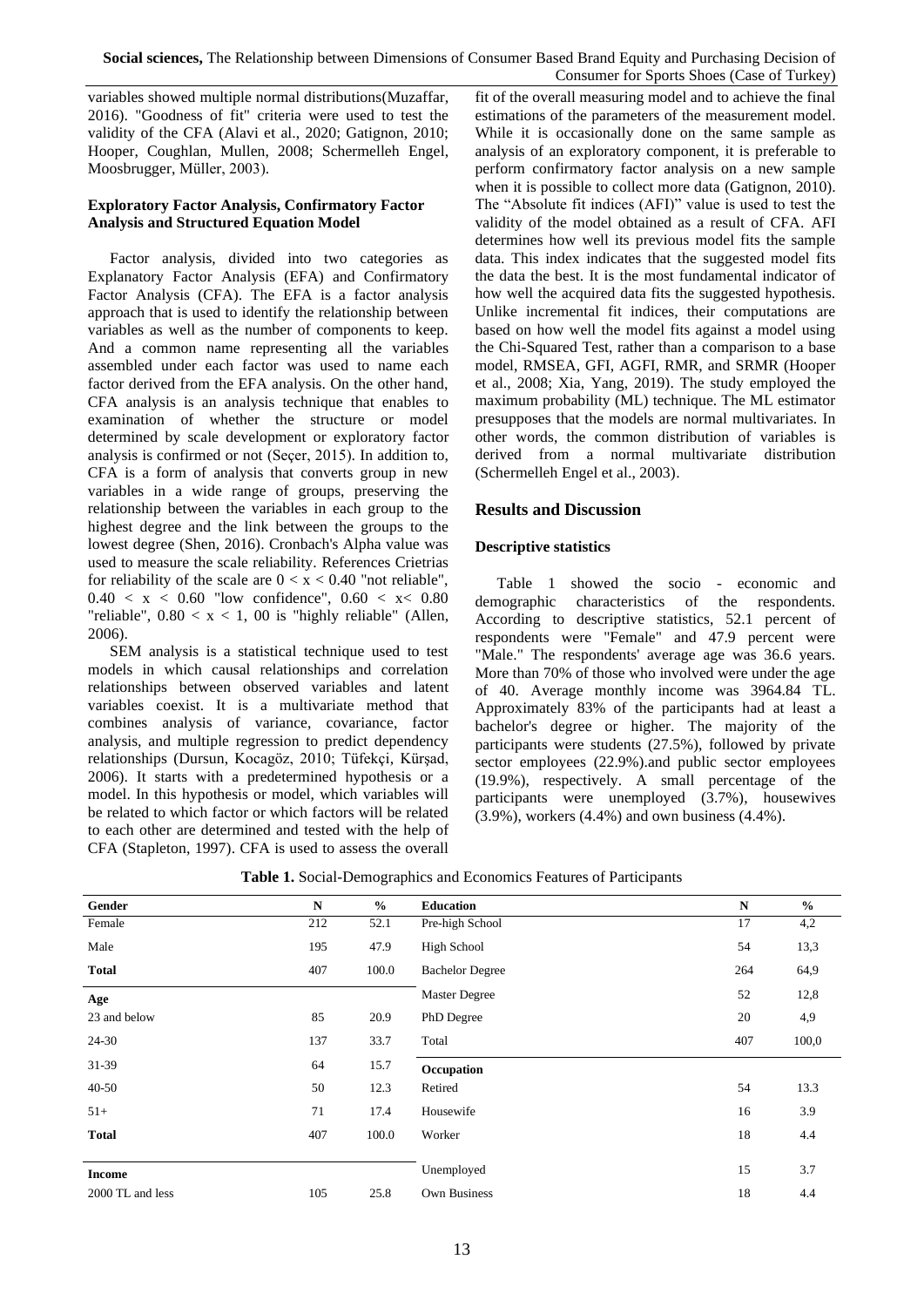#### Sevinur Çuhadar, Yusuf Çakmakçı

| 2001 TL-3500 TL    | 134 | 32.9  | Public Servant          | 81  | 19.9  |
|--------------------|-----|-------|-------------------------|-----|-------|
| 3501 TL-5000 TL    | 73  | 17.9  | Student                 | 112 | 27.5  |
| 5001 TL and higher | 95  | 23.3  | Private Sector Employee | 93  | 22.9  |
| <b>Total</b>       | 407 | 100.0 | <b>Total</b>            | 407 | 100.0 |

#### **Exploratory Factor Analysis**

Result of factor analysis are given in Table 2. The KMO (0.949, P<0.05) and Bartlett's test of sphericity (Chi square  $[X2(407)] = 4946,715, P<0.01$ ) suggest that the dataset was suitable for Factor Analysis. The

Cronbach-Alpha values of the five components obtained were higher than 0.8, indicating that these components were highly reliable.

| Rotated Component Matrix <sup>a</sup> |              |                |              |       |                | <b>KMO</b> and Bartlett's Test |                                            |  |
|---------------------------------------|--------------|----------------|--------------|-------|----------------|--------------------------------|--------------------------------------------|--|
| Component                             |              |                |              |       | Cronbach-Alpha |                                |                                            |  |
|                                       | $\mathbf{1}$ | $\overline{2}$ | $\mathbf{3}$ | 4     | 5              |                                |                                            |  |
| $\overline{PQ1}$                      | 0,773        |                |              |       |                |                                |                                            |  |
| PQ <sub>2</sub>                       | 0,772        |                |              |       |                |                                |                                            |  |
| PQ3                                   | 0,702        |                |              |       |                | 0,893                          |                                            |  |
| PQ5                                   | 0,656        |                |              |       |                |                                |                                            |  |
| BAW2                                  |              | 0,761          |              |       |                |                                |                                            |  |
| BAW1                                  |              | 0,632          |              |       |                | 0,868                          |                                            |  |
| BAW3                                  |              | 0,629          |              |       |                |                                |                                            |  |
| BAW5                                  |              | 0,620          |              |       |                |                                |                                            |  |
| BL2                                   |              |                | 0,815        |       |                |                                | KMO= 0,949<br>Approx. Chi-Square= 4946,715 |  |
| BL1                                   |              |                | 0,789        |       |                | 0,867                          | $(p=0,000<0,05)$                           |  |
| BL3                                   |              |                | 0,745        |       |                |                                |                                            |  |
| CB1                                   |              |                |              | 0,822 |                |                                |                                            |  |
| CB2                                   |              |                |              | 0,762 |                | 0,805                          |                                            |  |
| CB <sub>3</sub>                       |              |                |              | 0,684 |                |                                |                                            |  |
| BA3                                   |              |                |              |       | 0,827          |                                |                                            |  |
| BA <sub>2</sub>                       |              |                |              |       | 0,680          | 0,881                          |                                            |  |
| BA4                                   |              |                |              |       | 0,549          |                                |                                            |  |

<sup>a</sup> Extraction Method: Principal Component Analysis. Rotation Method: Varimax with Kaiser Normalization. a. Rotation converged in 6 iterations

#### **Structured Equation Model (Confirmatory Factor Analysis)**

Kurtosis and Skewness values of 17 variables were found to be in the range of -2, +2 separately. It means that these variables meet the "multivariate normal distribution" criterion. Table 3' shows the validity criteria for CFA as well as the findings of the CFA analysis, and Figure 3 shows the Model's Path Diagram as a consequence of the CFA study. The values of  $\chi$ 2/df  $=1,779$ , IFI=0,984, GFI =0,946, TLI=0,979, AGFI=0,930, RMSEA=0,044 show that there was a good level of consistency between the model and the observed data.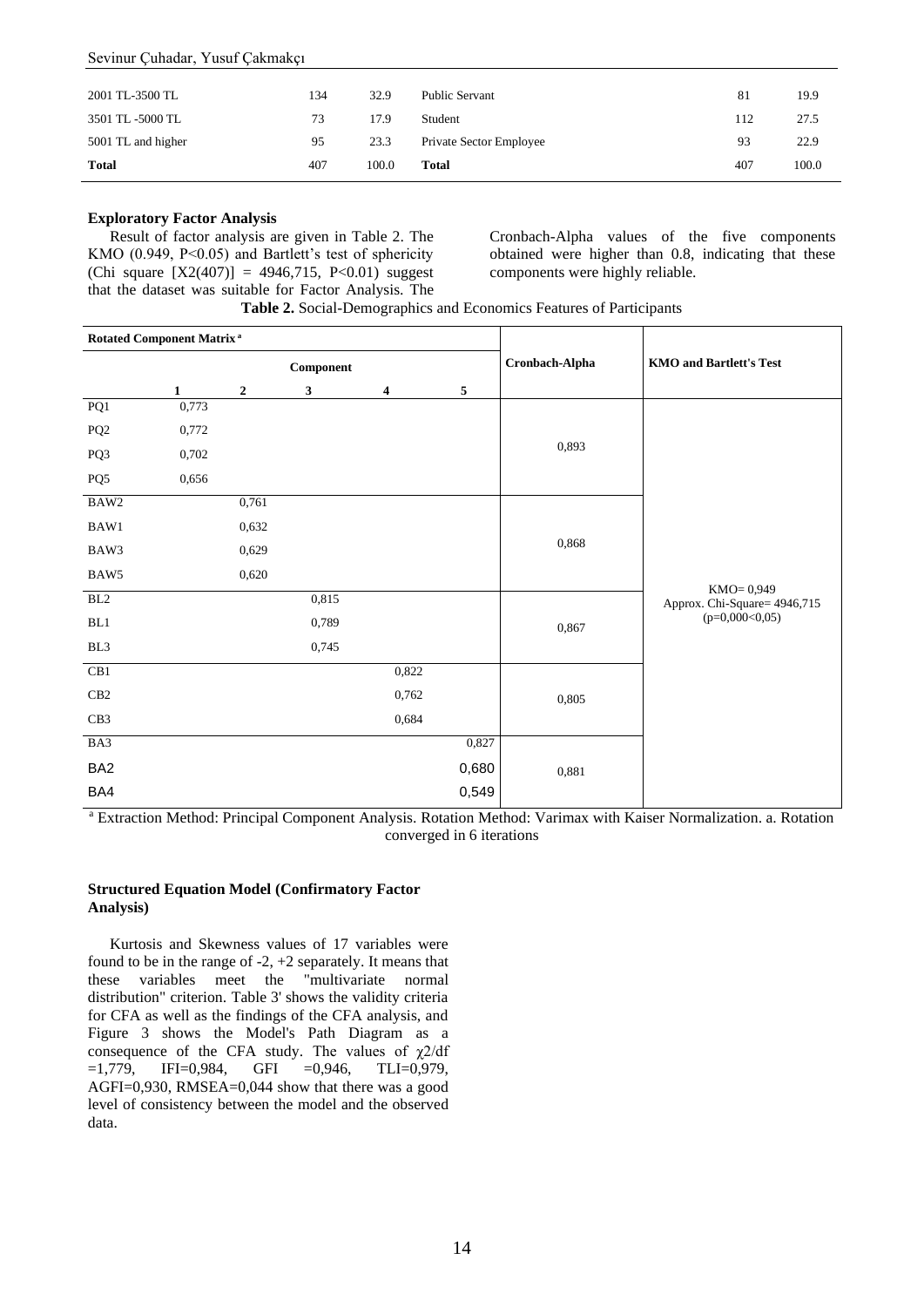**Social sciences,** The Relationship between Dimensions of Consumer Based Brand Equity and Purchasing Decision of Consumer for Sports Shoes (Case of Turkey)

| <b>Table 3:</b> Goodness of fit references and analysis results |                   |                         |              |                   |                         |  |
|-----------------------------------------------------------------|-------------------|-------------------------|--------------|-------------------|-------------------------|--|
| <b>Criteria</b>                                                 | References values | <b>Analysis results</b> | Criteria     | References values | <b>Analysis results</b> |  |
| $\chi$ 2/df                                                     |                   | . 779                   | IFI          | $\geq 0.90$       | 0.984                   |  |
| GFI                                                             | >0.90             | 0.946                   | TLI          | $\geq 0.90$       | 0.979                   |  |
| <b>AGFI</b>                                                     | >0.85             | 0.930                   | <b>RMSEA</b> | $\leq 0.05$       | 0.044                   |  |
| CFI                                                             | $_{\geq 0.90}$    | 0.984                   |              |                   |                         |  |



**Fig. 5.** The Model's Path Diagram

The CFA analysis was used to put the hypotheses to the test. H1 and H2 were accepted, while H3 and H4 were rejected (Table 4).

|  |  |  | Table 4: The hypothesis |  |
|--|--|--|-------------------------|--|
|--|--|--|-------------------------|--|

| <b>Hypothesis</b>                                                                   |          |  |  |  |
|-------------------------------------------------------------------------------------|----------|--|--|--|
| <b>H1:</b> Brand Awareness has a positive impact on Consumer Purchasing Decision    | Accepted |  |  |  |
| <b>H2</b> : Brand Loyalty has a positive impact on Consumer Purchasing Decision     | Accepted |  |  |  |
| <b>H3</b> : Brand Association has a positive impact on Consumer Purchasing Decision | Rejected |  |  |  |
| <b>H4</b> : Perceived Ouality has a positive impact on Consumer Purchasing Decision | Rejected |  |  |  |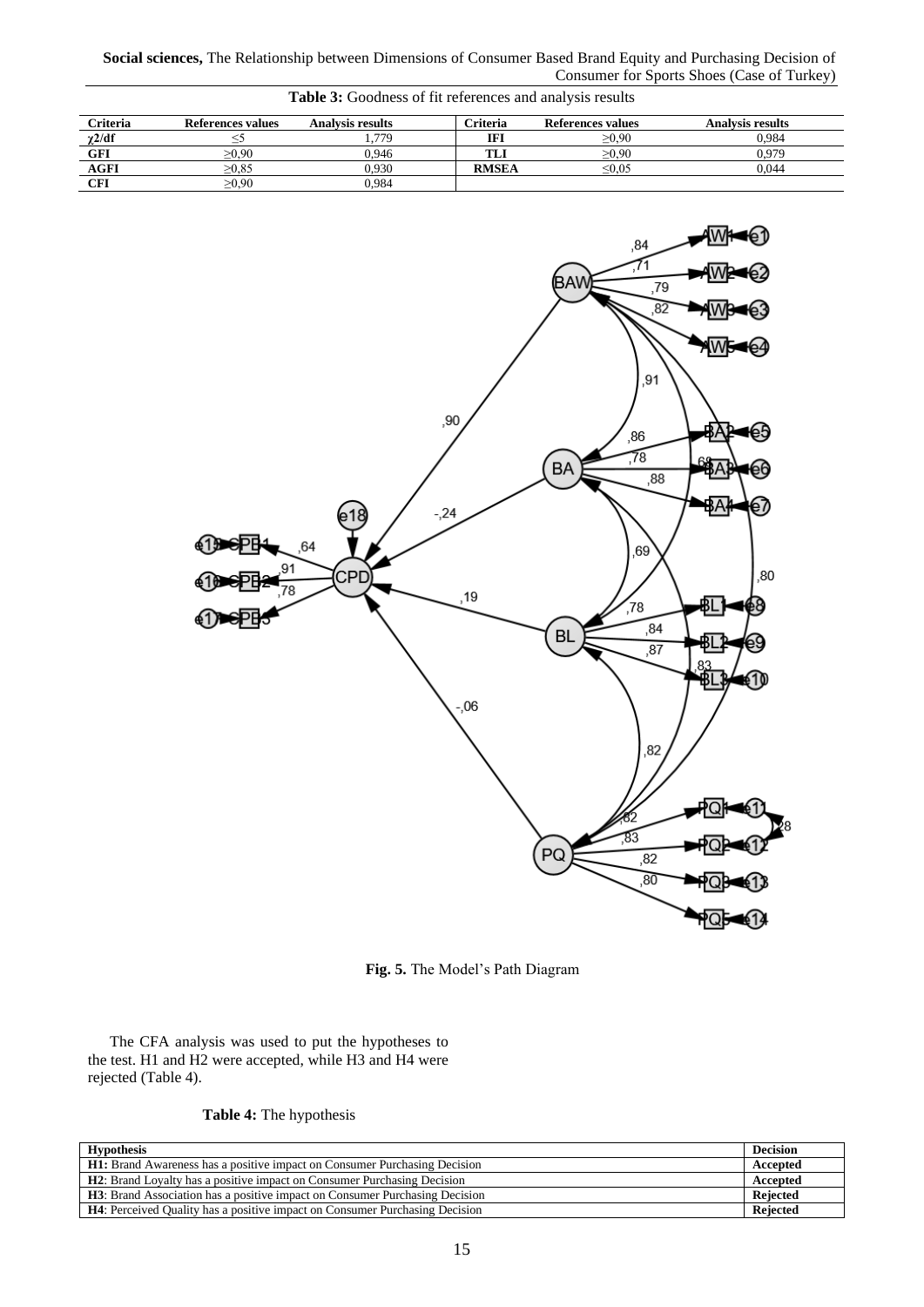#### **Discussion**

The goal of this research was to define the ideas of brand equity dimensions (BED). Furthermore, the impacts of BED on Turkish customers' favorite sport shoes purchase decisions will be investigated. The findings of the study revealed a connection between BED and the purchase behavior of sports shoes by customers. However, this relationship/influence level differs for each dimension level. Similarly, several research have been conducted to explore the link between brand equity dimensions and customer purchase decisions (Akhtar, Qurat-ul-ain, Siddiqi, Ashraf, Latif, 2016; Mowla, Ahsan, Alauddin, 2019; Satvati, Rabie, Rasoli, 2016; Tüfekçi, Kürşad, 2006; Uygurtürk, Aksoy, 2019). Moreover, the outcome of this study showed that brand loyalty (BL) and brand awareness (BAW) had significant influence on the Turkish consumers' favourite sport shoes purchasing decisions, however brand association (BA) and perceived quality (PQ) did not have any effect on purchasing decision process of Turkish customers considering favourite sport shoes brands. Some previous researches reported that BL and AW had an effect on the customers' purchase decisions (CPD) (Akhtar et al., 2016; Mowla et al., 2019; Uygurtürk, Aksoy, 2019). On the contrary, Rahma (2018), reported that there was no significant effect of BL on the CPD. (Rahma, 2018). The reasons differentiate these relationships can occur by differences from sectors, products, and societies.

#### **Conclusions**

The purpose of this study is to quantify the aspects of consumer-based brand equity influence on consumer purchasing choice based on favorite sport shoes brand. The outcome of this research shows that Brand loyalty (BL) and brand awareness (BAW) are significantly influence purchase decision of customers. However, brand association (BA) and perceived quality (PQ) do not have any effect on purchase decision process of Turkish customers considering favourite sport shoes brands. When the "Regression Weights" values in the CFA analysis results are examined, it can be said that the brand equity dimensions BAW (Coefficient 0.853, p=0.000<0.01) and BL (Coefficient 0.255, p=0.019<0.05) have a statistically significant and positive effect on consumer purchasing decision. One unit of improvement in BAW will increase the perception of BAW on the CPD by 0.853. On the contrary, a one-unit deterioration in BAW will reduce the perception of BAW on the CPD by 0.853. Similarly, one unit of improvement in the BL will increase the perception of BL on the CPD by 0.853 units. On the contrary, a one-unit deterioration in BL will reduce the perception of CPD by 0.255 units. However, no statistically significant relationship was found between the dimensions of PQ (p=0.870>0.05) and BA (p=0.538>0.05) and CPD.

#### **References**

- Aaker, D. A. (1991). *Managing Brand Equity-Capitalizingon the Valueof a Brand Name*. The Free Pressa Division of Simon & Schuster Inc.1230 Avenue of the Americas New York, N.Y. 10020: The Free Press.
- Aaker, D. A. (1996). *Building Strong Brands*: Free Press, New York, NY.
- Ahmed, Z. U. (1991). The influence of the components of a state's tourist image on product positioning strategy. *Tourism Management, 12*(4), 331-340. doi[:https://doi.org/10.1016/0261-5177\(91\)90045-U](https://doi.org/10.1016/0261-5177(91)90045-U)
- Akhtar, N., Qurat-ul-ain, Siddiqi, U. I., Ashraf, A., & Latif, M. (2016). Impact of a Brand Equity on Consumer Purchase Decision in L'Oreal Skincare Products. *International Review of Management and Business Research, 5*, 808.
- Alavi, M., Visentin, D. C., Thapa, D. K., Hunt, G. E., Watson, R., & Cleary, M. (2020). Chi-square for model fit in confirmatory factor analysis. *J Adv Nurs, 76*(9), 2209-2211. doi:10.1111/jan.14399
- Allen, K. (2006). *THE STATISTICS CONCEPT INVENTORY: DEVELOPMENT AND ANALYSIS OF A COGNITIVE ASSESSMENT INSTRUMENT IN STATISTICS* (Doctor of Philosophy). Norman, Oklahoma. (3212015)
- Ansari, S., Ansari, G., Ghori, M. U., & Kazi, A. G. (2019). Impact of brand awareness and social media content marketing on consumer purchase decision. *Journal of Public Value and Administrative Insight, 2*(2), 5-10.
- Avcılar, M. Y. (2008). Tüketici Temelli Marka Değerinin Ölçümü. *Çukurova Üniversitesi Sosyal Bilimler Enstitüsü Dergisi, 17*(1), 11-30. doi[:https://dergipark.org.tr/tr/pub/cusosbil/60007](https://dergipark.org.tr/tr/pub/cusosbil/60007)
- Baalbaki, S., & Guzmán, F. (2016). A consumer-perceived consumer-based brand equity scale. *Journal of Brand Management, 23*(3), 229-251. doi:10.1057/bm.2016.11
- Baker, C., Nancarrow, C., & Tinson, J. (2005). The Mind versus Market Share Guide. *International Journal of Market Research, 47*(5), 523-540. doi:10.1177/147078530504700505
- Bandyopadhyay, S., & Martell, M. (2007). Does attitudinal loyalty influence behavioral loyalty? A theoretical and empirical study. *Journal of Retailing and Consumer Services, 14*, 35-44. doi:10.1016/j.jretconser.2006.03.002
- Bernués, A., Olaizola, A., & Corcoran, K. (2003). Extrinsic attributes of red meat as indicators of quality in Europe: an application for market segmentation. *Food Quality and Preference, 14*(4), 265-276. doi[:https://doi.org/10.1016/S0950-3293\(02\)00085-X](https://doi.org/10.1016/S0950-3293(02)00085-X)
- Brunetti, F., Confente, I., & Kaufmann, H. (2019). The human dimension of a brand influences brand equity: an empirical examination in the context of a luxury and a convenience brand. *Journal of Brand Management, 26*. doi:10.1057/s41262-019-00162-w
- Chaudhuri, A., & Holbrook, M. (2001). The Chain of Effects From Brand Trust and Brand Affect to Brand Performance: The Role of Brand Loyalty. *Journal of marketing, 65*, 81-93. doi:10.1509/jmkg.65.2.81.18255
- Cheng‐Hsui Chen, A. (2001). Using free association to examine the relationship between the characteristics of brand associations and brand equity. *Journal of Product & Brand Management, 10*(7), 439-451. doi:10.1108/10610420110410559
- Christodoulides, G., & Chernatony, L. (2010). Consumer-Based Brand Equity Conceptualization and Measurement: A Literature Review. *International Journal of Market Research, 52*.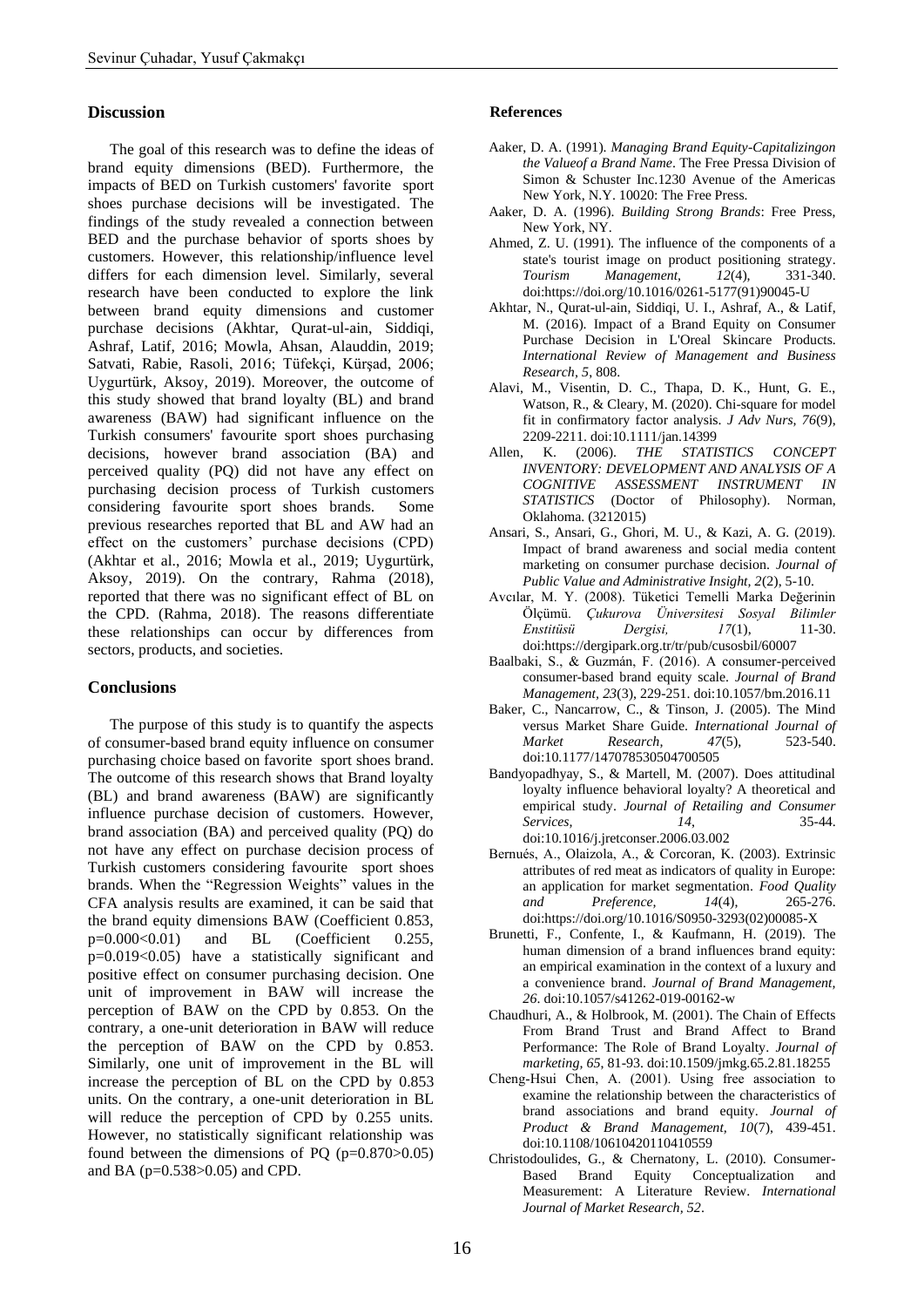**Social sciences,** The Relationship between Dimensions of Consumer Based Brand Equity and Purchasing Decision of Consumer for Sports Shoes (Case of Turkey)

- Çifci, S., Ekinci, Y., Whyatt, G., Japutra, A., Molinillo, S., & Siala, H. (2016). A cross validation of Consumer-Based Brand Equity models: Driving customer equity in retail brands. *Journal of Business Research, 69*(9), 3740- 3747. do[i:https://doi.org/10.1016/j.jbusres.2015.12.066](https://doi.org/10.1016/j.jbusres.2015.12.066)
- Dick, A. S., & Basu, K. (1994). Customer loyalty: Toward an integrated conceptual framework. *Journal of the Academy of Marketing Science, 22*(2), 99-113. doi:10.1177/0092070394222001
- Doostar, M., Akhlagh, E. M., & Kazemi, M. (2012). *Analysis of the Impact of Brand Assets on the Buying Decisions of Final Consumers Brand of Iran's Milk Industry Company (Pegah)*.
- Durmaz, Y. (2008). Tüketici Davranışı, Detay Yayıncılık. In: Ankara.
- Dursun, Y., & Kocagöz, E. (2010). Structural Equatıon Modelıng and Regressıon: A Comparatıve Analysıs. *Erciyes University Journal of Faculty of Economics and Administrative Sciences*. doi[:https://dergipark.org.tr/en/pub/erciyesiibd/77926](https://dergipark.org.tr/en/pub/erciyesiibd/77926)
- Gatignon, H. (2010). Confirmatory Factor Analysis. In H. Gatignon (Ed.), *Statistical Analysis of Management Data* (pp. 59-122). New York, NY: Springer New York.
- Gladden, J. M., & Milne, G. R. (1999). Examining the importance of brand equity in professional sports. *Sport Marketing Quarterly, 8*(1), 21-30.
- Grand View Research. (2021). Retrieved from <https://www.grandviewresearch.com/>
- Gunawardane, N. (2015). Impact of Brand Equity towards Purchasing Desition: A Situation on Mobile Telecommunication Services of Sri Lanka. *Journal of Marketing Management (JMM), 3*. doi:10.15640/jmm.v3n1a10
- He, J., & Wang, C. L. (2015). Cultural identity and consumer ethnocentrism impacts on preference and purchase of domestic versus import brands: An empirical study in China. *Journal of Business Research, 68*(6), 1225- 1233. do[i:https://doi.org/10.1016/j.jbusres.2014.11.017](https://doi.org/10.1016/j.jbusres.2014.11.017)
- Hooper, D., Coughlan, J., & Mullen, M. (2008). Structural Equation Modeling: Guidelines for Determining Model Fit. *The Electronic Journal of Business Research Methods, 6*.
- Jacoby, J., Szybillo, G. J., & Busato-Schach, J. (1977). Information Acquisition Behavior in Brand Choice Situations. *Journal of Consumer Research, 3*(4), 209- 216. Retrieved from [https://EconPapers.repec.org/RePEc:oup:jconrs:v:3:y:1](https://econpapers.repec.org/RePEc:oup:jconrs:v:3:y:1977:i:4:p:209-16) [977:i:4:p:209-16](https://econpapers.repec.org/RePEc:oup:jconrs:v:3:y:1977:i:4:p:209-16)
- Kahn, B. E., Kalwani, M. U., & Morrison, D. G. (1986). Measuring Variety-Seeking and Reinforcement Behaviors Using Panel Data. *Journal of Marketing Research, 23*(2), 89-100. doi:10.2307/3151656
- Keller, K. L. (1993). Conceptualizing, Measuring, and Managing Customer-Based Brand Equity. *Journal of marketing,* 57(1), 1-22. doi:10.1177/002224299305700101
- Keller, K. L. (1998). *Strategic Brand Management: Building, Measuring, and Managing Brand Equity*. New Jersey: Prentice Hal.
- Keller, K. L. (2013). *Strategic Brand Management Building, Measuring, and Managing Brand Equity Global Edition*. England: Pearson Education Limited.
- Kılıç, S., & Göksel, A. (2004). Tüketici Davranışları: İndirim Kartlarının Tüketici Satın Alma Karar Süreci Üzerindeki Etkisine Dair Ampirik Bir Çalışma. *Gazi Üniversitesi İktisadi ve İdari Bilimler Fakültesi Dergisi, 6* (2), 147-163 Retrieved from [https://dergipark.org.tr/tr/pub/gaziuiibfd/issue/28341/30](https://dergipark.org.tr/tr/pub/gaziuiibfd/issue/28341/301250) [1250](https://dergipark.org.tr/tr/pub/gaziuiibfd/issue/28341/301250)
- Kotler, P. (2000). *Marketing Management: The Millennium Edition*.
- Kotler, P., & Armstrong, G. (2011). *Principles of Marketing*: Pearson Prentice Hall.
- Kotler, P., Kartajaya, H., & Setiawan, I. (2017). *Marketing 3.0. Moving from Traditional to Digital*
- Hoboken: John Willey & Sons, Inc.
- Kotler, P., & Keller, K. L. (2012). *Marketing Management*. New Jersey: Prentice Hall.
- Leone, R., Rao, V., Luo, A., McAlister, L., & Srivastava, R. (2006). Linking Brand Equity to Customer Equity. *Journal of Service Research - J SERV RES, 9*, 125-138. doi:10.1177/1094670506293563
- Low, G. S., & Lamb, C. W. (2000). The measurement and dimensionality of brand associations. *Journal of Product & Brand Management, 9*(6), 350-370. doi:10.1108/10610420010356966
- Mowla, M., Ahsan, A., & Alauddin, M. (2019). Impact of Brand Equity on Consumer's Purchase Intension-A Study on Some Furniture Companies in Bangladesh. 11-16.
- Muzaffar, B. (2016). The Development and Validation of a Scale to Measure Training Culture: The TC Scale. *Journal of Culture, Society and Development, 23*, 49- 58.
- Newbery, M. (2008). *Global market review of active sportswear and athletic footwear- forecasts to 2014 (2008 edition)*. United Kingdom: Aroq Limited
- Newbold, P. (1995). *Statistics for Business and Economics*. New Jersey: Prentice-Hall International.
- Oliver, R. L. (1999). Whence Consumer Loyalty? *Journal of marketing, 63*(4\_suppl1), 33-44. doi:10.1177/00222429990634s105
- Pedeliento, G., Andreini, D., Bergamaschi, M., & Salo, J. (2016). Brand and product attachment in an industrial context: The effects on brand loyalty. *Industrial Marketing Management, 53*, 194-206. doi[:https://doi.org/10.1016/j.indmarman.2015.06.007](https://doi.org/10.1016/j.indmarman.2015.06.007)
- Rahma, V. A. (2018). The Influence of Brand Equity to Purchasing Decisions on Wardah Products (studies conducted at Wardah Beauty House stores, Surabaya). *JIEEB nternational ournal of ntegrated ducation, 1*(1), 53-60. do[i:https://doi.org/10.29138/ijieeb.v1i1.796](https://doi.org/10.29138/ijieeb.v1i1.796)
- Satvati, R. S., Rabie, M., & Rasoli, K. (2016). Studying the relationship between brand equity and consumer behavior. *International Review*(1-2), 153-163.
- Schermelleh Engel, K., Moosbrugger, H., & Müller, H. (2003). Evaluating the Fit of Structural Equation Models: Tests of Significance and Descriptive Goodness-of-Fit Measures. *Methods of Psychological Research Online, 8*, 23–74.
- Seçer, İ. (2015). *Psikolojik test geliştirme ve uyarlama süreci: SPSS ve LISREL uygulamaları*: Anı yayıncılık.
- Setiadi, N., Puspitasari, M., & Ekawati, L. (2015). The effect of product attributes on the brand equity of scootermatic: Customer experience as amediating variable. *13*, 5827-5843.
- Shen, H. (2016). Factor analysis. In J. Jafari & H. Xiao (Eds.), *Encyclopedia of Tourism* (pp. 347-348). Cham: Springer International Publishing.
- Simon, C. J., & Sullivan, M. W. (1993). The Measurement and Determinants of Brand Equity: A Financial Approach. *Marketing Science, 12*(1), 28-52. Retrieved fro[m http://www.jstor.org/stable/183736](http://www.jstor.org/stable/183736)
- Stankevich, A., Akhunjonov, U., & Obrenovic, B. (2017). Explaining the Consumer Decision-Making Process: Critical Literature Review. 7-14.
- Stapleton, C. D. (1997). Basic Concepts and Procedures of Confirmatory Factor Analysis.

statista. (2021). Retrieved from<https://www.statista.com/>